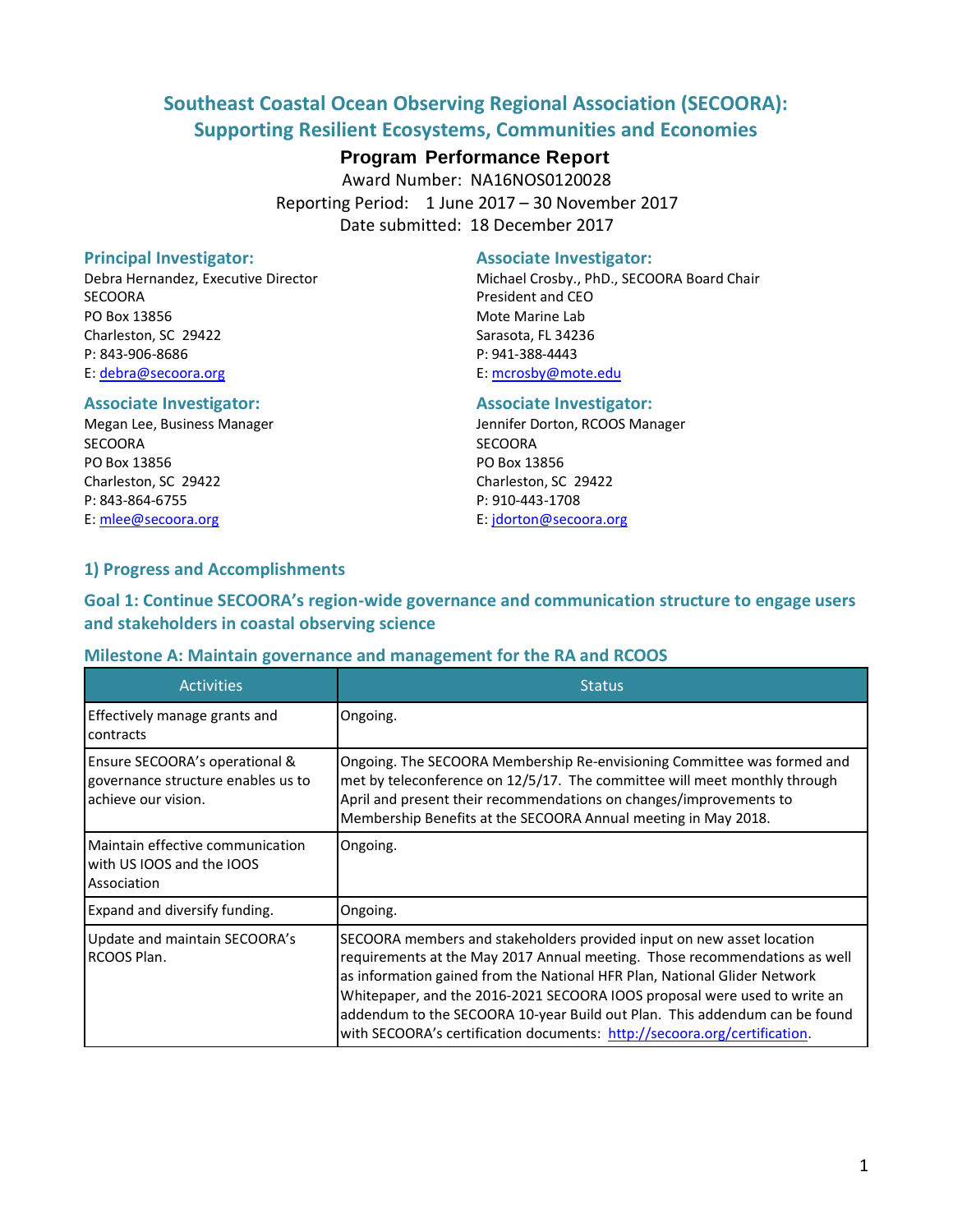# **Milestone B: Engage users and other stakeholders to prioritize investments. Ongoing**

| <b>Activities</b>                                                 | <b>Status</b>                                                                                                                                                                                                                                                                                                                                                                                                                                                                                                                                                                                                                                                                                                                                                                                                                                                                                                                                                                     |
|-------------------------------------------------------------------|-----------------------------------------------------------------------------------------------------------------------------------------------------------------------------------------------------------------------------------------------------------------------------------------------------------------------------------------------------------------------------------------------------------------------------------------------------------------------------------------------------------------------------------------------------------------------------------------------------------------------------------------------------------------------------------------------------------------------------------------------------------------------------------------------------------------------------------------------------------------------------------------------------------------------------------------------------------------------------------|
| Improve web-based information<br>system and web presence          | SECOORA continues marketing and outreach activities via e-newsletters, e-mails,<br>social-media and the website. From 6/1/17 to 11/30/17, we increased our<br>subscription to the newsletter by 1, from 834 to 835; Facebook "likes" have grown<br>9% (from 356 to 388); and, Twitter "followers" have grown 12% (431 to 482).<br>SECOORA shared approximately 65 Facebook posts and 76 Twitter "tweets",<br>referring a combined 301 sessions to the SECOORA website. During this period, 21<br>stories were published on the website (www.secoora.org/news). There was a 24%<br>decrease in website sessions (56,910 to 32,579) and it is speculated the decrease<br>is a result of broken links due to the website redesign. SECOORA continues its<br>Hurricane Blog during the 2017 Hurricane season. 7 blogs were posted by<br>SECOORA members or PIs, resulting in 383 views. SECOORA newsletters, stories<br>and videos can be accessed via website, Facebook and Twitter. |
| non-members to engage in SECOORA<br>activities and initiatives.   | Identify and promote opportunities for SECOORA will host a second Data Challenge. Staff are currently drafting the Data<br>Challenge RFP. This RFP will be open to undergraduate and graduate students as<br>well as early career professionals. Anticipated RFP release is 12/18/17.                                                                                                                                                                                                                                                                                                                                                                                                                                                                                                                                                                                                                                                                                             |
|                                                                   | SECOORA is continuing the <b>Coastal Observing in your Community</b> webinar series.<br>During the reporting period 4 webinars were hosted. Non-members presented at<br>and attended each webinar. Over 80 people registered to attend the webinars and<br>each webinar was recorded and archived for future viewing.                                                                                                                                                                                                                                                                                                                                                                                                                                                                                                                                                                                                                                                             |
|                                                                   | Upcoming events: At both the January Board meeting in Sarasota and the<br>SECOORA Annual meeting on May 22-24, non-members will be invited to engage<br>with SECOORA. Invitees will be asked to attend the event and even participate on<br>panels that are planned.                                                                                                                                                                                                                                                                                                                                                                                                                                                                                                                                                                                                                                                                                                              |
| Implement an effective outreach<br>strategy.                      | SECOORA continues to implement an outreach strategy based on both the<br>SECOORA Strategic Plan and Fundraising Strategy.                                                                                                                                                                                                                                                                                                                                                                                                                                                                                                                                                                                                                                                                                                                                                                                                                                                         |
|                                                                   | SECOORA is actively fundraising for the establishment of the Vembu Subramanian<br>Ocean Scholars Award. SECOORA has raised over 90% of the funds needed to<br>enable a \$2,500 annual scholarship.                                                                                                                                                                                                                                                                                                                                                                                                                                                                                                                                                                                                                                                                                                                                                                                |
| Support citizen science opportunities.                            | SECOORA is promoting the "What's you Water Level?" app through the Coastal<br>Observing in your Community webinar series (webinar scheduled for Dec. 19). The<br>app was developed by Christine Buckel, NOAA NCCOS. This water level reporting<br>application collects and aggregates reports of observed water levels submitted<br>through citizen scientists. SECOORA staff are working with Christine Buckel to<br>promote this citizen science effort.                                                                                                                                                                                                                                                                                                                                                                                                                                                                                                                        |
| Engage students in problem solving<br>using ocean observing data. | Two students participated in the NOAA Hollings internships at USF CMS, Cheyenne<br>Maio-Silva and Michaela Lawrence. They finished their internships 7/31/17.<br>SECOORA, in partnership with the North Inlet - Winyah Bay NERR submitted a<br>proposal to IOOS Program Office in November for a future NOAA Hollings intern.                                                                                                                                                                                                                                                                                                                                                                                                                                                                                                                                                                                                                                                     |
| Coordination of SOCAN activities                                  | SOCAN continues to publish a monthly newsletter and participated on two CAN-<br>wide calls. Coordinator, Leslie Wickes, conducted an NC Stakeholders engagement<br>roundtable on 10-27-17. The workshop report is in progress.                                                                                                                                                                                                                                                                                                                                                                                                                                                                                                                                                                                                                                                                                                                                                    |
|                                                                   | Axiom updated the original SOCAN website to match the format of the SECOORA<br>site. "About Us" has been updated to reflect internal changes to committees.<br>There is a framework for a new membership portal including a completed<br>publication library. Axiom explored options for an interactive discussion board but<br>decided doing so could render the site vulnerable to security issues. There is a new<br>section underway to introduce acidification in the Southeast from the chemistry,                                                                                                                                                                                                                                                                                                                                                                                                                                                                          |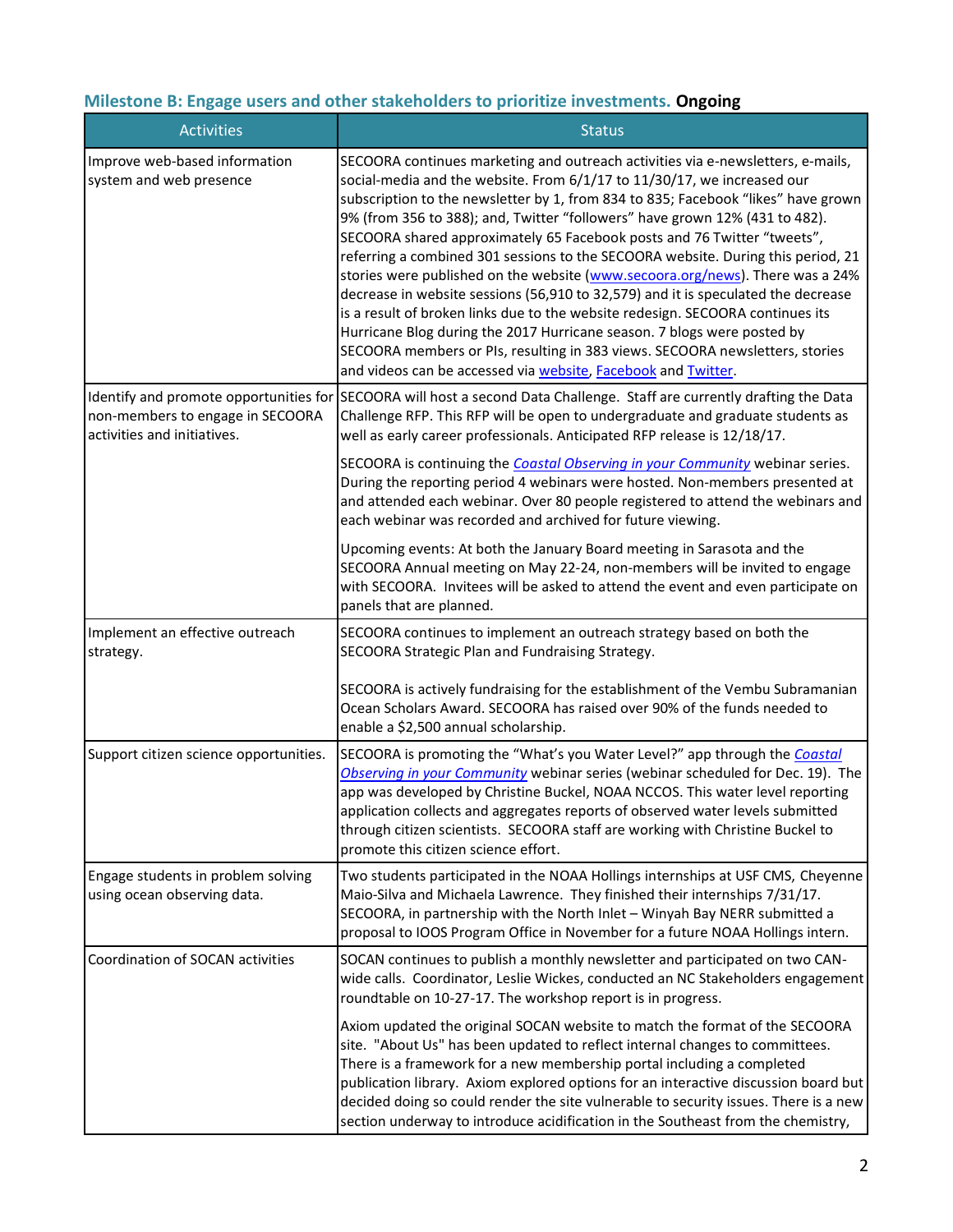| <b>Activities</b>                                                   | <b>Status</b>                                                                                                                                                                                                                                                                                                                                                                                                                                                                                                         |
|---------------------------------------------------------------------|-----------------------------------------------------------------------------------------------------------------------------------------------------------------------------------------------------------------------------------------------------------------------------------------------------------------------------------------------------------------------------------------------------------------------------------------------------------------------------------------------------------------------|
|                                                                     | ecosystem, and human impact perspectives; the chemistry page, including an<br>interactive map of monitoring locations, is publically available.                                                                                                                                                                                                                                                                                                                                                                       |
|                                                                     | SOCAN researched and prioritized available OA related datasets, which were sent<br>to Axiom. Axiom completed standardization and QA/QC processes and the data is<br>ready to be uploaded to SECOORA DMAC system.                                                                                                                                                                                                                                                                                                      |
|                                                                     | The Sapelo Island Project is a partnership with Scott Noakes (UGA), Charlie Phillips<br>(Sapelo Sea Farms), Ryan Ono (Ocean Conservancy) and SOCAN. Two proposals<br>have been drafted: a non-technical proposal (by Leslie Wickes) that has been<br>submitted to small non-profits for funding; and, an LOI was submitted for the<br>Saltonstall-Kennedy Grant Program (PI Scott Noakes) to support testing of<br>monitoring equipment under harsh conditions (e.g. turbidity, tidal flux) near<br>Sapelo Sea Farms. |
| Animal Telemetry Workshop (Joint<br>SECOORA, CariCOOS, and US IOOS) | Complete (3/28-29/17). A draft workshop report is currently undergoing review.                                                                                                                                                                                                                                                                                                                                                                                                                                        |

# **Milestone C: Maintain and Operate DMAC (SECOORA and Axiom Data Science, LLC): Ongoing.**

| <b>Activities</b>                                                                                         | <b>Status</b>                                                                                                                                                                                                                                                                                                                                                                                                                                                                                                                                                                                                                                                                                                                                                                                                                                                                                                                                                                                                                                                                                                                                                                                                                                                                                                                                                                                                                                                                                                                                                                                                                                                                                                                                                                                                                                                                                                                                                    |
|-----------------------------------------------------------------------------------------------------------|------------------------------------------------------------------------------------------------------------------------------------------------------------------------------------------------------------------------------------------------------------------------------------------------------------------------------------------------------------------------------------------------------------------------------------------------------------------------------------------------------------------------------------------------------------------------------------------------------------------------------------------------------------------------------------------------------------------------------------------------------------------------------------------------------------------------------------------------------------------------------------------------------------------------------------------------------------------------------------------------------------------------------------------------------------------------------------------------------------------------------------------------------------------------------------------------------------------------------------------------------------------------------------------------------------------------------------------------------------------------------------------------------------------------------------------------------------------------------------------------------------------------------------------------------------------------------------------------------------------------------------------------------------------------------------------------------------------------------------------------------------------------------------------------------------------------------------------------------------------------------------------------------------------------------------------------------------------|
| IOOS DMAC standards compliance and<br>implementation<br>Data Management, Products, and<br><b>Services</b> | Ongoing. Responsible contractor: Axiom Data Science, LLC. We follow the IOOS<br>recommended standards based services and requirements to ingest, manage, and<br>provide access to all our funded data streams (in-situ, remotely sensed and<br>numerical models). See portal secoora.org. Improvements over this period<br>include:<br>Maintenance and enhancement of the <b>Active Storms</b> and <b>Historic Storms</b><br>layers for Hurricanes Harvey, Irma, and Maria. Axiom continues to improve<br>upon this popular layer in preparation for the 2018 hurricane season.<br>Maintain IOOS compliant services and applications for integration with<br>national products:<br>Upgraded THREDDS to 4.6.10 - http://thredds.secoora.org<br>$\circ$<br>Upgraded ERDDAP to 1.80 - http://erddap.secoora.org<br>$\circ$<br>Updated SECOORA ISO WAF - https://thredds.secoora.org/iso<br>$\Omega$<br>Updated the sensor map on the home page by adding or removing stations;<br>displaying real-time conditions on mouse hover; and providing a status<br>message for inactive stations.<br>Developed and documented a test <b>ERDDAP API</b> instance for external users<br>and systems to programmatically interact with real-time SECOORA data<br>served through the HPC cache. This API emulates the SOS style<br>requests/response services in addition to several higher-level methods which<br>allow users access summary analytics and advanced packaging of data for<br>downloading.<br>Support the <b>SECOORA Glider System</b> for the management of four real-time<br>gliders. The SECOORA glider data was updated on the portal and submitted to<br>the DAC.<br>The SECOORA glider operators and Axiom have contacted IOOS and Rutgers<br>staff to highlight the need to resolve issues with submission of the corrected<br>delayed mode glider data to the DAC. Additionally, a request for the DAC to<br>host wave glider data has also been made. |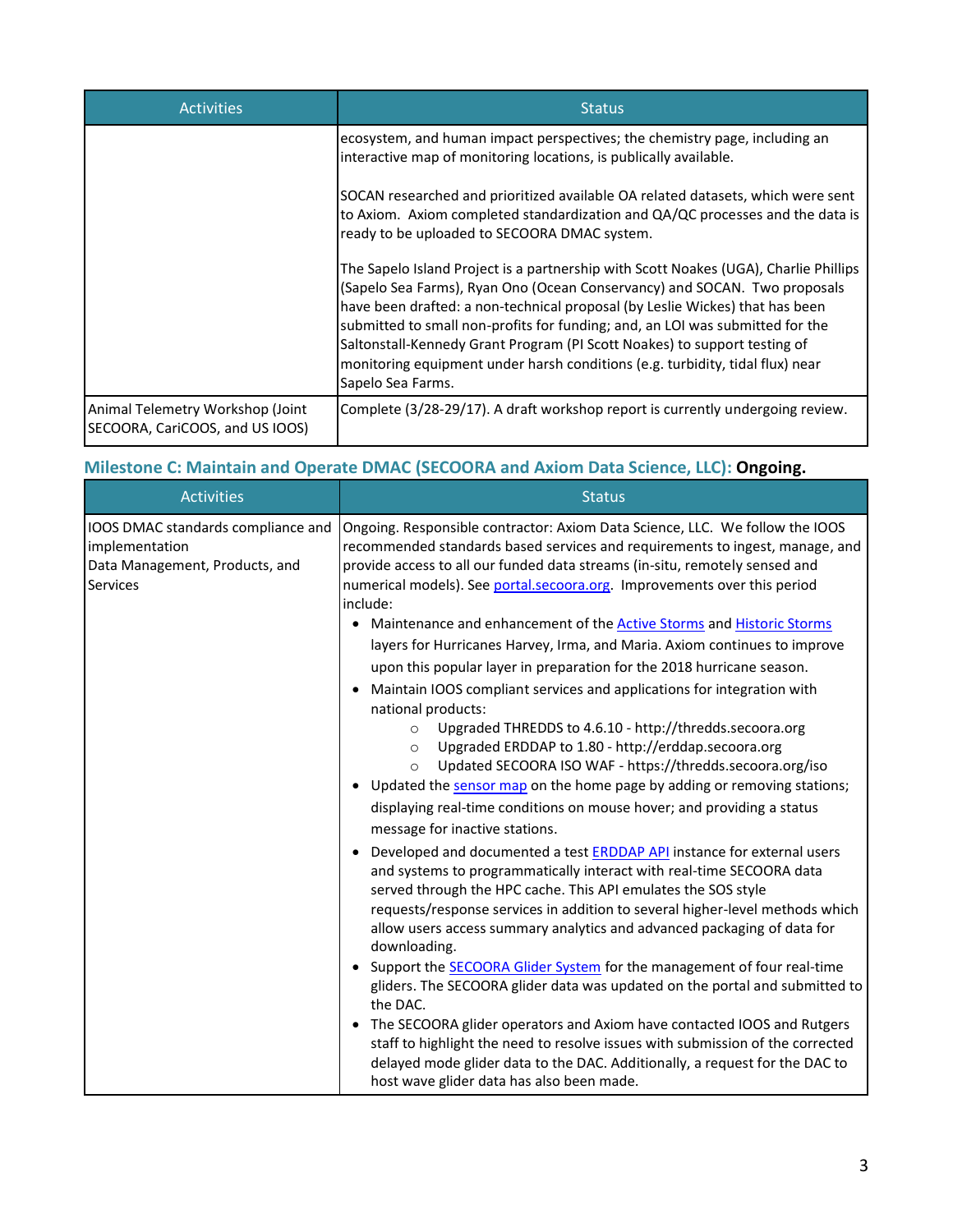| <b>Activities</b>                                                                                                   | <b>Status</b>                                                                                                                                                                                                                                                                                                                                                                                                                                                                                                                                                                                                                                                                                                                                                                                                                                                       |
|---------------------------------------------------------------------------------------------------------------------|---------------------------------------------------------------------------------------------------------------------------------------------------------------------------------------------------------------------------------------------------------------------------------------------------------------------------------------------------------------------------------------------------------------------------------------------------------------------------------------------------------------------------------------------------------------------------------------------------------------------------------------------------------------------------------------------------------------------------------------------------------------------------------------------------------------------------------------------------------------------|
| Maintenance of DMAC infrastructure<br>(hardware and software)                                                       | Ongoing. Responsible contractor: Axiom Data Science, LLC. During this period,<br>Axiom ensured that the SECOORA Data System was healthy, secure and<br>monitored; provided technical support to system problems; and, mapped out<br>future upgrade strategies.                                                                                                                                                                                                                                                                                                                                                                                                                                                                                                                                                                                                      |
|                                                                                                                     | Axiom is also in the process of redesigning the back-end systems handling sensor<br>data. The next-generation system will facilitate management of multiple<br>overlapping time-series generations (e.g. raw data, provider quality controlled<br>data, revised data) and include support for QARTOD checks.                                                                                                                                                                                                                                                                                                                                                                                                                                                                                                                                                        |
| Establishment and release of new<br><b>SECOORA content website</b>                                                  | Ongoing. Responsible contractor: Axiom Data Science, LLC. SECOORA Data Portal,<br>Beta version 2.3 was launched: http://dev.axiomdatascience.com/?portal id=47#.<br>This version includes real-time data and glider data visualizations. Version 2.3<br>gives users access to new features as well as a revamped design, including:<br>advanced data charting, discovery, and sharing capabilities<br>$\bullet$<br>enhanced sensor search and indexing<br>٠<br>data view feature to create and share selected sensors and model extractions<br>to spotlight certain environmental events or geographic locations<br>• new charting abilities, including data comparisons, time binning, and<br>climatology and anomaly options for longer time series data<br>• state saving to retain user configurations or share data views, charts, or<br>location with others. |
| Address 10 requirements on the NOAA<br>IOOS Contribute Data page<br>https://ioos.noaa.gov/data/contribute-<br>data/ | SECOORA, with Axiom Data Science, is working towards meeting all 10 data<br>management and core capabilities requirements for contributing data to NOAA<br>IOOS. See Appendix A for detailed responses for each requirement.                                                                                                                                                                                                                                                                                                                                                                                                                                                                                                                                                                                                                                        |

# **Goal 2: Maintain existing core observation investments in the region**

# **Milestone A: Maintain HF Radars distributed throughout the region: Ongoing. See Appendix B for damages sustained during Hurricanes Irma and Maria at HFR locations.**

| Institution/Contractor                                                                                                         | <b>Status</b>                                                                                                                                                                                                                                                                                                                                                                                                            |
|--------------------------------------------------------------------------------------------------------------------------------|--------------------------------------------------------------------------------------------------------------------------------------------------------------------------------------------------------------------------------------------------------------------------------------------------------------------------------------------------------------------------------------------------------------------------|
| University of South Florida (UFS)<br>(Weisberg, Merz) - Support four<br>CODAR radar arrays on the West<br><b>Florida Shelf</b> | USF continues to operate and maintain 3 CODAR system HF Radar sites (Naples,<br>Venice and Redington Shores) and 2 WERA HF Radar sites (Venice and Ft. DeSoto<br>Park). The planned fourth CODAR has not been deployed and parts for this fourth<br>station are being used as spares for existing CODARs.                                                                                                                |
| University of Georgia (UGA), Skidaway<br>Institute of Oceanography (SkIO)<br>(Savidge) -                                       | SkIO WERA continue to be operated and maintained on St. Catherine's and Jekyll<br>Islands, with data provided to SECOORA and the national HFRnet archive.                                                                                                                                                                                                                                                                |
| Support two WERA radar arrays on St.<br>Catherine's and Jekyll Island, GA                                                      | <b>New installation:</b> Data from the four new WERA radars on the Outer Banks, NC<br>will be made available to SECOORA and the HFR DAC. These stations are funded<br>by NSF and were installed in spring 2017 by SkIO. These HFRs operate at 13.5MHz<br>and provide extensive coverage of the northern SECOORA footprint. Automated<br>QC process development is ongoing, and should be finalized by December 2017.     |
| University of Miami (Shay) -<br>Support three WERA radar arrays at<br>Crandon, Virginia Key and Dania Beach                    | Hurricane damage assessments: Virginia Beach Park is still closed and power has<br>not yet been restored. The area still has debris. All the HFR cables at this site were<br>severed from the radar and several antennae were down all of which has to<br>replaced. UM personnel are awaiting authorization from the park manager.<br>Dania Beach site (John Lloyd Park and Navy Facility). The Navy Facility, where the |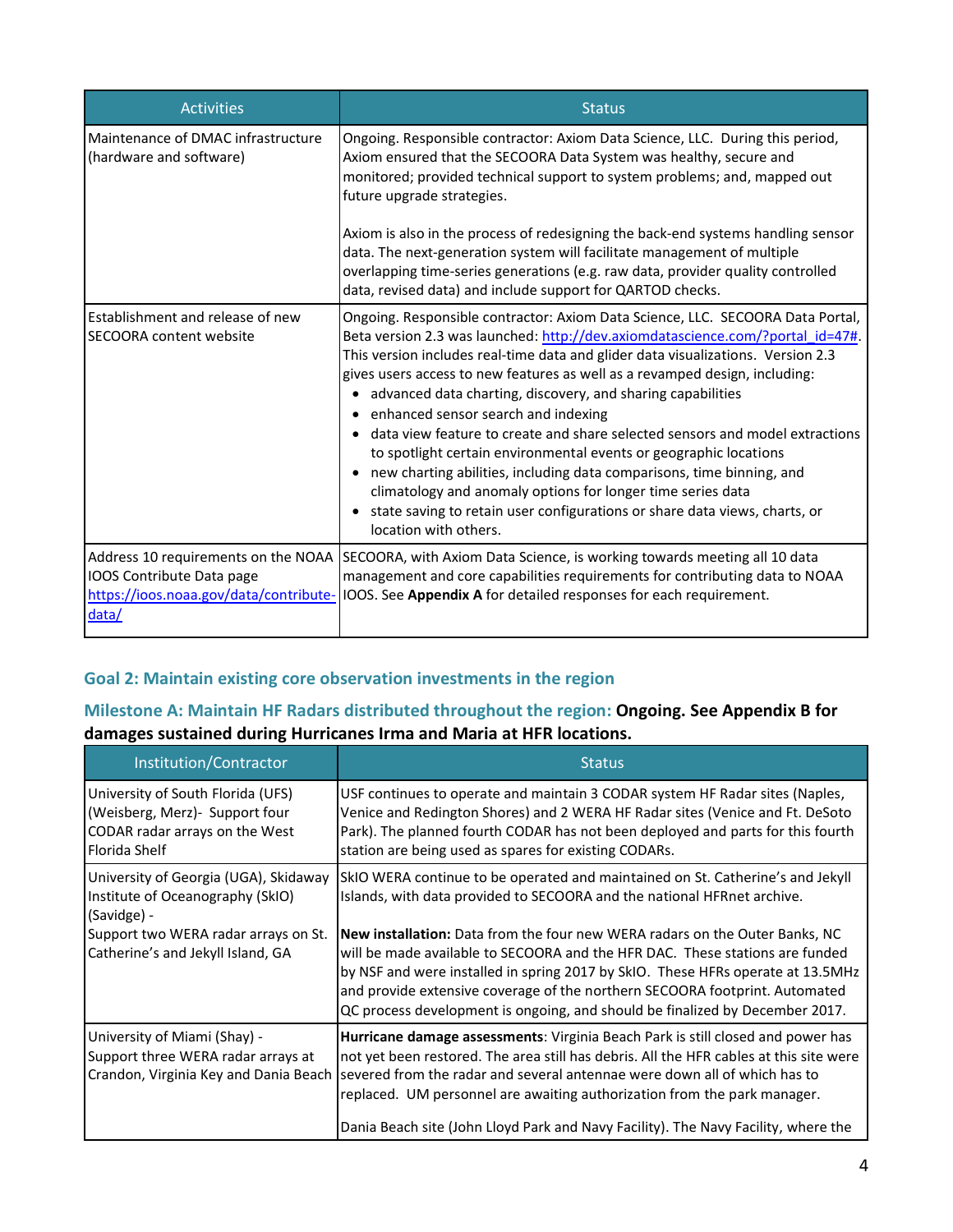| Institution/Contractor                                                                                                    | <b>Status</b>                                                                                                                                                                                                                                                                                                                                                                                                                                                                                                                                                  |
|---------------------------------------------------------------------------------------------------------------------------|----------------------------------------------------------------------------------------------------------------------------------------------------------------------------------------------------------------------------------------------------------------------------------------------------------------------------------------------------------------------------------------------------------------------------------------------------------------------------------------------------------------------------------------------------------------|
|                                                                                                                           | container with the radar and computer are located, is open and power is restored.<br>John Lloyd Park where the antennas and the cables are located remains in poor<br>condition due to extensive beach erosion. Park personnel must complete their<br>work before any HFR infrastructure can be replaced.                                                                                                                                                                                                                                                      |
|                                                                                                                           | Crandon Park site is almost restored. Once power is restored at the concession<br>area, UM personnel will assess damages to the radar and computer units.<br>Personnel have already determined that the cables and antennae will need to be<br>replaced.                                                                                                                                                                                                                                                                                                       |
|                                                                                                                           | The submission of the DEP permit application for the North Key Largo HFR<br>installation has been put on hold until restoration of the current sites is complete.                                                                                                                                                                                                                                                                                                                                                                                              |
| University of NC - Chapel Hill (UNCCH)<br>(Seim) - Support three CODAR radar<br>arrays on the Outer Banks of NC           | UNCCH operates CORE, HATY, and DUCK. Note that one of NSF-funded PEACH<br>project WERA system belonging to SkIO (PI Savidge) is co-located with HATY and is<br>sharing communications infrastructure. Downtime at HATY are CORE are related<br>to outages associated with Hurricane Maria. The HATY site suffered significant<br>erosion as a result of the storms.                                                                                                                                                                                            |
|                                                                                                                           | Research/Testing: Code to implement the QC on codar radials described in Haines,<br>Seim and Muglia (JTech, 2017) is now available at<br>https://github.com/nccoos/gccodar. To date the code is being tested by groups at<br>Old Dominion University and at Scripps.                                                                                                                                                                                                                                                                                           |
| University of South Carolina<br>(Voulgaris) - Support two WERA arrays<br>on Fort Caswell, NC and Georgetown,<br><b>SC</b> | The operation of CSW and GTN continued without any significant down time<br>during this reporting period.                                                                                                                                                                                                                                                                                                                                                                                                                                                      |
|                                                                                                                           | Research/Testing: Testing of potential future antenna designs was carried out by a<br>SEOE graduate student (Douglas Cahl) using a SDR radio (RFSPACE cloud IQ).<br>Three different antenna designs were tested: (1) the original design from Helzel,<br>(2) a shorter antenna with no radials, and (3) a shorter antenna with no radials<br>with an attached amplifier from LIRA (low cost radar from the University of<br>Hawaii). Data were collected on 9/11/2017. The data are currently being<br>analyzed and will be shared with SECOORA in early 2018. |

# **Milestone B: Maintain in-situ stations along the Carolina and West Florida Shelf (WFS) coasts: Ongoing. See Appendix C for damages sustained during Hurricane Irma at mooring locations.**

| Institution/Contractor                                                                 | <b>Status</b>                                                                                                                                                                                                                                                                                                                                                                                                                                                                                                                                                                                                                                                  |
|----------------------------------------------------------------------------------------|----------------------------------------------------------------------------------------------------------------------------------------------------------------------------------------------------------------------------------------------------------------------------------------------------------------------------------------------------------------------------------------------------------------------------------------------------------------------------------------------------------------------------------------------------------------------------------------------------------------------------------------------------------------|
| USF (Weisberg) - Coastal Ocean<br>Monitoring and Prediction System<br>(COMPS) moorings | <b>Operations:</b> Three real time surface moorings (C10, C12 and C13) and two non-<br>real-time subsurface (C11 and C15) moorings were maintained. USF has<br>experienced some data loss due to the following issues: 1) met sensor failures<br>(relative humidity and barometric pressure); and, 2) parting of the inductive cable<br>resulting in a loss of real-time CTD data. New met sensors have been purchased<br>and USF is in the process of integrating them into the mooring telemetry system<br>for testing and eventual deployment. USF technicians are experimenting with<br>anti-chafing materials to extend the life of the inductive cables. |
| USF (Luther) -<br>Coastal tidal & meteorological stations                              | <b>Operations:</b> The Clam Bayou site in-water sensors were removed temporarily in<br>late April for renovations to the dock. The datum for the water level gauge was<br>re-established on 6/27/17. The Big Carlos Pass site decoder issues for the GOES<br>data stream have been resolved and the water level and wind data are being<br>posted to the web site. This site was in the path of Hurricane Irma, recording<br>winds in excess of 100 knots.                                                                                                                                                                                                     |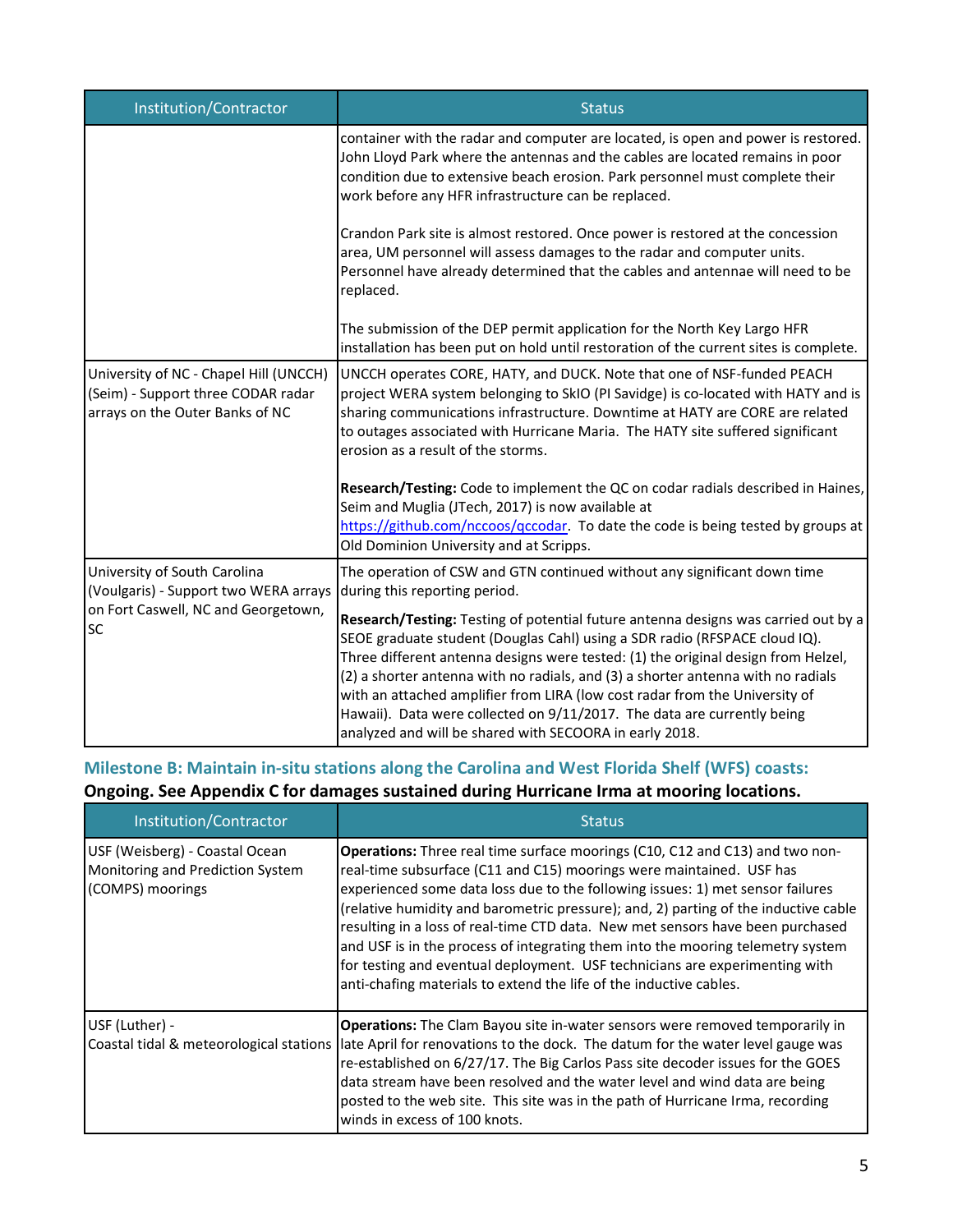| Institution/Contractor                                                                         | <b>Status</b>                                                                                                                                                                                                                                                                                                                                                                                                                                                                                                                                                                                                                                                                                                                                                                                                                                                                                                                                                                                                                                                                               |
|------------------------------------------------------------------------------------------------|---------------------------------------------------------------------------------------------------------------------------------------------------------------------------------------------------------------------------------------------------------------------------------------------------------------------------------------------------------------------------------------------------------------------------------------------------------------------------------------------------------------------------------------------------------------------------------------------------------------------------------------------------------------------------------------------------------------------------------------------------------------------------------------------------------------------------------------------------------------------------------------------------------------------------------------------------------------------------------------------------------------------------------------------------------------------------------------------|
|                                                                                                | Research/Testing: M. Luther, S. Meyers, and J. Scudder are working with St.<br>Petersburg and Pinellas County water management staff to develop predictive<br>tools based on short-term climate forecasts to help mitigate future wastewater<br>releases into Tampa Bay and surrounding waters. Water quality data from Clam<br>Bayou is used to assess the impacts of the recent wastewater releases on<br>dissolved oxygen, chlorophyll, and turbidity. USF team members are working with<br>city staff from St. Petersburg and from Gulfport to quantify the occurrence of low<br>DO events and to distinguish naturally occurring from wastewater related events.                                                                                                                                                                                                                                                                                                                                                                                                                       |
| University of North Carolina -<br>Wilmington (UNCW) (Leonard) -<br><b>UNCW</b> mooring network | Operations: The LEJ3Wave buoy required calibration due to observed anomalies<br>in low frequency wave energy. The buoy was recovered on 8/31/2017. Due to<br>poor sea conditions, the buoy could not be redeployed until the Nov. turnaround<br>cruise. The LEJ3 Met buoy broke free on 10/29/17. GPS watch circle notifications<br>alerted technicians and they tracked the buoy as is it drifted approximately 25 nm<br>west of its moored location. The buoy was recovered on 10/31.<br>The Onslow Bay fall maintenance cruise occurred on 11/13-11/16/17. During this<br>cruise, ILM2, ILM3, LEJ3 and LEJ3Wave were redeployed. The ILM3 and LEJ3 buoys<br>were deployed with RF radio modems in addition to Iridium telemetry. The RF<br>radios will allow technicians to communicate wirelessly with the datalogger and<br>sensors from a nearby vessel, easing troubleshooting. The ILM3 buoy was<br>deployed with the latest GPS enabled Gill anemometer. Also, the R/V Savannah<br>stopped by FRP2 buoy as it needed to be brought onboard for repairs due to a<br>boat collision. |
|                                                                                                | Research/Testing: UNCW is providing assistance to FACT network members<br>(Smithsonian Environmental Research Center (SERC), Florida Wildlife Commission,<br>and Georgia DNR) by placing VEMCO acoustic receivers (provided by SERC) on<br>ILM2, ILM3, and LEJ3 and the OB27 bottom frame. The first receiver was deployed<br>at OB27 on 10/11/17. LEJ3, ILM3, and ILM2 buoys were deployed in Nov. with the<br>acoustic receivers attached. UNCW will change batteries and download data from<br>the receivers every six months.                                                                                                                                                                                                                                                                                                                                                                                                                                                                                                                                                           |

# **Milestone C: Maintain the sensors on NOAA GRNMS buoy: Ongoing.**

| Institution/Contractor                                                                                                                                                                     | <b>Status</b>                                                                                                                                                                                                                                                                                                                                                                                                                                                                                                                                                                                                                                                                                                                                                                                                                                                                                                                                                                                                                                                                                                                                                                                                                   |
|--------------------------------------------------------------------------------------------------------------------------------------------------------------------------------------------|---------------------------------------------------------------------------------------------------------------------------------------------------------------------------------------------------------------------------------------------------------------------------------------------------------------------------------------------------------------------------------------------------------------------------------------------------------------------------------------------------------------------------------------------------------------------------------------------------------------------------------------------------------------------------------------------------------------------------------------------------------------------------------------------------------------------------------------------------------------------------------------------------------------------------------------------------------------------------------------------------------------------------------------------------------------------------------------------------------------------------------------------------------------------------------------------------------------------------------|
| UGA (Noakes) and University of<br>Delaware (UDEL) (Cai) - Support to<br>NOAA's Ocean Acidification Program<br>NDBC Gray's Reef National Marine<br>Sanctuary (GRNMS) NDBC ID #41008<br>buoy | Operations (UGA): On 6/1/2017 a team from the UGA and NOAA GRNMS visited<br>the GRNMS buoy on the RV Joe Ferguson. All components of the MAPCO2 system<br>were scheduled for replacement (electronics package, battery pack, equilibrator,<br>iridium antenna and span gas). While onsite, it was determined that the<br>replacement equilibrator had been damaged during shipping. The existing<br>equilibrator was removed from the buoy, cleaned, inspected and replaced. Divers<br>replaced the SAMI-pH and Seabird water quality sonde mounted under the buoy.<br>At this time, 8 water samples were collected at the buoy. Each sample was<br>immediately spiked with HgCl <sub>2</sub> , put on ice, and shipped to UDEL for analysis.<br>In late July, the MAPCO2 system completely failed. PMEL shipped a new<br>electronics package, battery pack, and iridium antenna to UGA. On 8/10, the<br>electronics, battery pack, and iridium were replaced. All systems are back to<br>normal operation. In addition to repairing the MAPCO2 system on 8/10, 6 water<br>samples were collected at the buoy. Each sample was immediately spiked with<br>HgCl <sub>2</sub> , put on ice, and shipped to the UDEL for analysis. |
|                                                                                                                                                                                            | <b>Research (UDEL):</b> UDEL team members did not travel to GA for the scheduled                                                                                                                                                                                                                                                                                                                                                                                                                                                                                                                                                                                                                                                                                                                                                                                                                                                                                                                                                                                                                                                                                                                                                |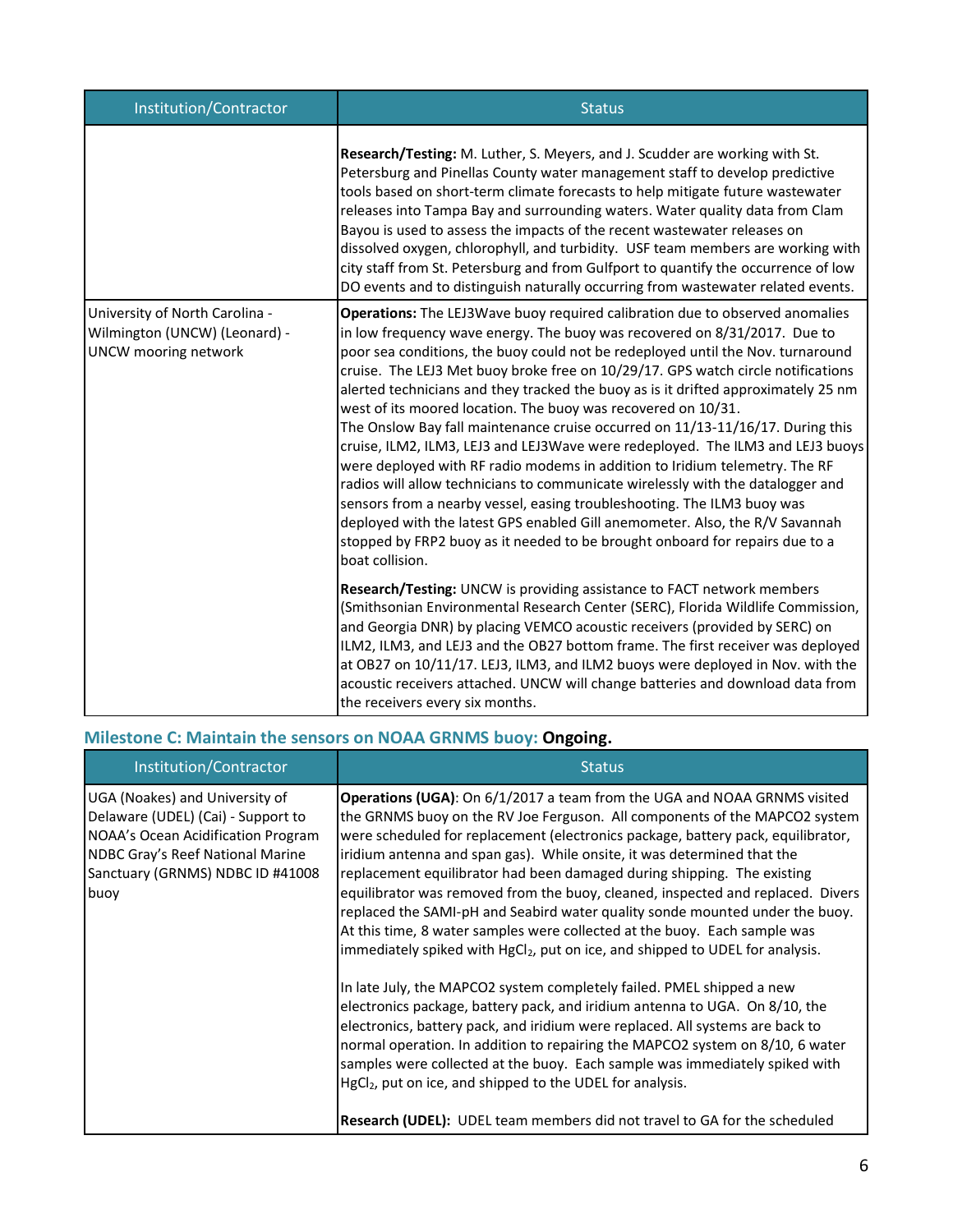| Institution/Contractor | <b>Status</b>                                                                                                                                                                                                                                                                                                |
|------------------------|--------------------------------------------------------------------------------------------------------------------------------------------------------------------------------------------------------------------------------------------------------------------------------------------------------------|
|                        | cruise to obtain ground-truth samples in July due to the Gray's Reef mooring<br>failure. UDEL did continue the validation process through water sample collection<br>(discrete samples for dissolved inorganic carbon and total alkalinity) in June and<br>August as part of the ongoing validation project. |

# **Goal 3: Begin to address geographic gaps in observations**

# **Milestone A: Establish a regional glider observatory in the South Atlantic Bight (SAB): Ongoing.**

| Institution/Contractor                                                                                      | <b>Status</b>                                                                                                                                                                                                                                                                                                                                                                                                                                                                                                                                                                                                                                                                                                                                                                                                                                                                                                                                                                                                                                                                                                                                                                                                                                                                          |
|-------------------------------------------------------------------------------------------------------------|----------------------------------------------------------------------------------------------------------------------------------------------------------------------------------------------------------------------------------------------------------------------------------------------------------------------------------------------------------------------------------------------------------------------------------------------------------------------------------------------------------------------------------------------------------------------------------------------------------------------------------------------------------------------------------------------------------------------------------------------------------------------------------------------------------------------------------------------------------------------------------------------------------------------------------------------------------------------------------------------------------------------------------------------------------------------------------------------------------------------------------------------------------------------------------------------------------------------------------------------------------------------------------------|
| UGA SkIO (Edwards)<br>North Carolina State University (NCSU)<br>(He)<br><b>UNCCH</b> (Seim)<br>USF (Lembke) | <b>Operations:</b> The SECOORA regional glider observatory is a collective effort and<br>two glider deployments were attempted during the reporting period. Each<br>deployment failed due to environmental issues and hardware failure. Both gliders<br>were recovered, and the glider team is addressing hardware issues.                                                                                                                                                                                                                                                                                                                                                                                                                                                                                                                                                                                                                                                                                                                                                                                                                                                                                                                                                             |
| Georgia Institute of Technology<br>(Zhang)                                                                  | Three SECOORA glider deployments are planned for late winter/early spring 2018.<br>Hurricane lessons learned: Deployed gliders are usually safe in-water during<br>hurricane conditions; but, Hurricane Irma caused significant power and network<br>outages for the glider observatory's dockserver operations centers (SkIO and USF).<br>In advance of Irma's landfall, the SECOORA glider observatory discovered a new<br>way to redirect the glider's calls and data transfer from the primary dockserver to<br>another institution in real time and at no cost beyond normal satellite time. Texas<br>A&M scientist Steve DiMarco opened his dockserver to the SkIO fleet, and TAMU<br>technician Karen Dreger provided invaluable assistance in making SFMC<br>operations available to the SECOORA guest pilots. The process of transferring calls<br>within a provider network is new to the glider community, and is a valuable tool<br>for disaster planning at the intra-RA level. GCOOS and SECOORA have promoted<br>this success story to IOOS, and shared this success in the story of the day to all<br>NOAA employees in October. The process will be documented and shared among<br>UG2 glider community through forum posts, and posts to the Teledyne Webb<br>forum. |
|                                                                                                             | Research/Testing: SkIO has developed and automated data visualization products<br>to aid piloting. The codes detect which gliders are operational, automatically<br>convert binary data into ASCII, make plots of engineering and science data, and<br>publish them to a website within minutes of glider data transmission. These codes<br>have been modified to accept data from local and remote dockservers, including<br>Webb's new Slocum Fleet Management Control software.                                                                                                                                                                                                                                                                                                                                                                                                                                                                                                                                                                                                                                                                                                                                                                                                     |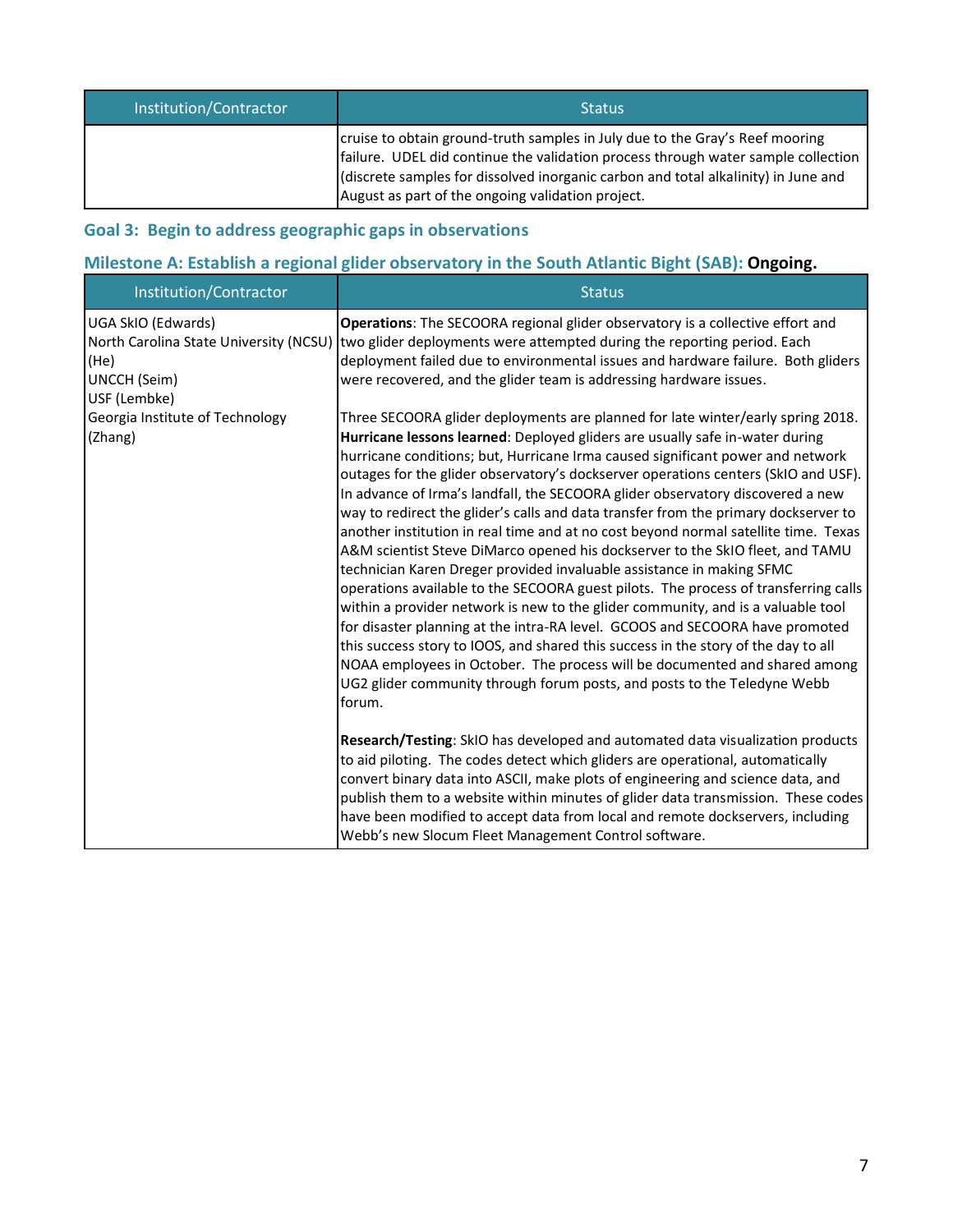# **Milestone B: Install a new coastal water quality and meteorological station in Charleston Harbor, SC:**

#### **Ongoing.**

| Institution/Contractor                                     | <b>Status</b>                                                                                                                                                                                                                                                                                                                                                                                                                                                                                                                                                                                                                                                                                                                                                                                                                                                                                                                                                                                                                                                                                                                                                                   |
|------------------------------------------------------------|---------------------------------------------------------------------------------------------------------------------------------------------------------------------------------------------------------------------------------------------------------------------------------------------------------------------------------------------------------------------------------------------------------------------------------------------------------------------------------------------------------------------------------------------------------------------------------------------------------------------------------------------------------------------------------------------------------------------------------------------------------------------------------------------------------------------------------------------------------------------------------------------------------------------------------------------------------------------------------------------------------------------------------------------------------------------------------------------------------------------------------------------------------------------------------|
| South Carolina Department of Natural<br>Resources (Sanger) | The Charleston Harbor water quality monitoring site is operational. During the<br>reporting period, the deployment tube was installed, two YSI EXO2 instruments<br>were purchased, and water quality data collection was initiated on 11/1/2017 for<br>water temperature, conductivity/salinity, dissolved oxygen, pH, turbidity, and<br>water depth. Standards for calibrating the chlorophyll fluorescence and<br>fluorescence of dissolved organic matter (FDOM, a proxy for total dissolved<br>organic carbon) will be prepared for collection of these two additional parameters.<br>A request has been submitted to the NERR Data Management Committee for<br>consideration as a secondary NERR water quality monitoring location with<br>telemetry. If approved then the telemetry equipment will be deployed and the<br>data will be available in near real time.<br>All NEPA documentation related to this site were submitted to NOAA prior to site<br>operation. It was determined that this activity is fully covered by the analysis<br>within the U.S. IOOS Programmatic Environmental Assessment and the U.S. IOOS<br>issued a Finding of No Significant Impact. |

# **Goal 4: Continue delivery of operational model forecasts and products to serve priority users**

# **Milestone A: Enhance and operate a Coupled Marine Environmental Assessment and Prediction System for the SE: Ongoing.**

| Institution/Contractor                                 | <b>Status</b>                                                                                                                                                                                                                                                                                                                                                                                                                                                                                                                                                   |
|--------------------------------------------------------|-----------------------------------------------------------------------------------------------------------------------------------------------------------------------------------------------------------------------------------------------------------------------------------------------------------------------------------------------------------------------------------------------------------------------------------------------------------------------------------------------------------------------------------------------------------------|
| NCSU (He) - Support and enhance<br><b>SABGOM</b> model | Ongoing. The NCSU team has been maintaining and upgrading the SABGOM and<br>CNAPS ocean prediction systems on a 24/7 basis, providing time- and space-<br>continuous regional marine environment predictions on user-interactive web<br>portals. The team is working with other SECOORA PIs on model coupling, model<br>skill assessments, long-term analysis, and generation of several value-added<br>products. The team is also implementing and testing both variational data<br>assimilation and Kalman filter methods in their regional ocean predictions |

# **Milestone B: Operate the WFS FVCOM ocean model: Ongoing.**

| Institution/Contractor | <b>Status</b>                                                                                                                                                                                                                                                                                    |
|------------------------|--------------------------------------------------------------------------------------------------------------------------------------------------------------------------------------------------------------------------------------------------------------------------------------------------|
| USF (Weisberg)         | FVCOM is a prognostic, unstructured-grid, finite-volume, free-surface, 3-D<br>primitive equation coastal ocean circulation model, and is run in a<br>nowcast/forecast mode. The model also includes the period for Hurricane Irma in<br>hindcast. Results are available via SECOORA data portal. |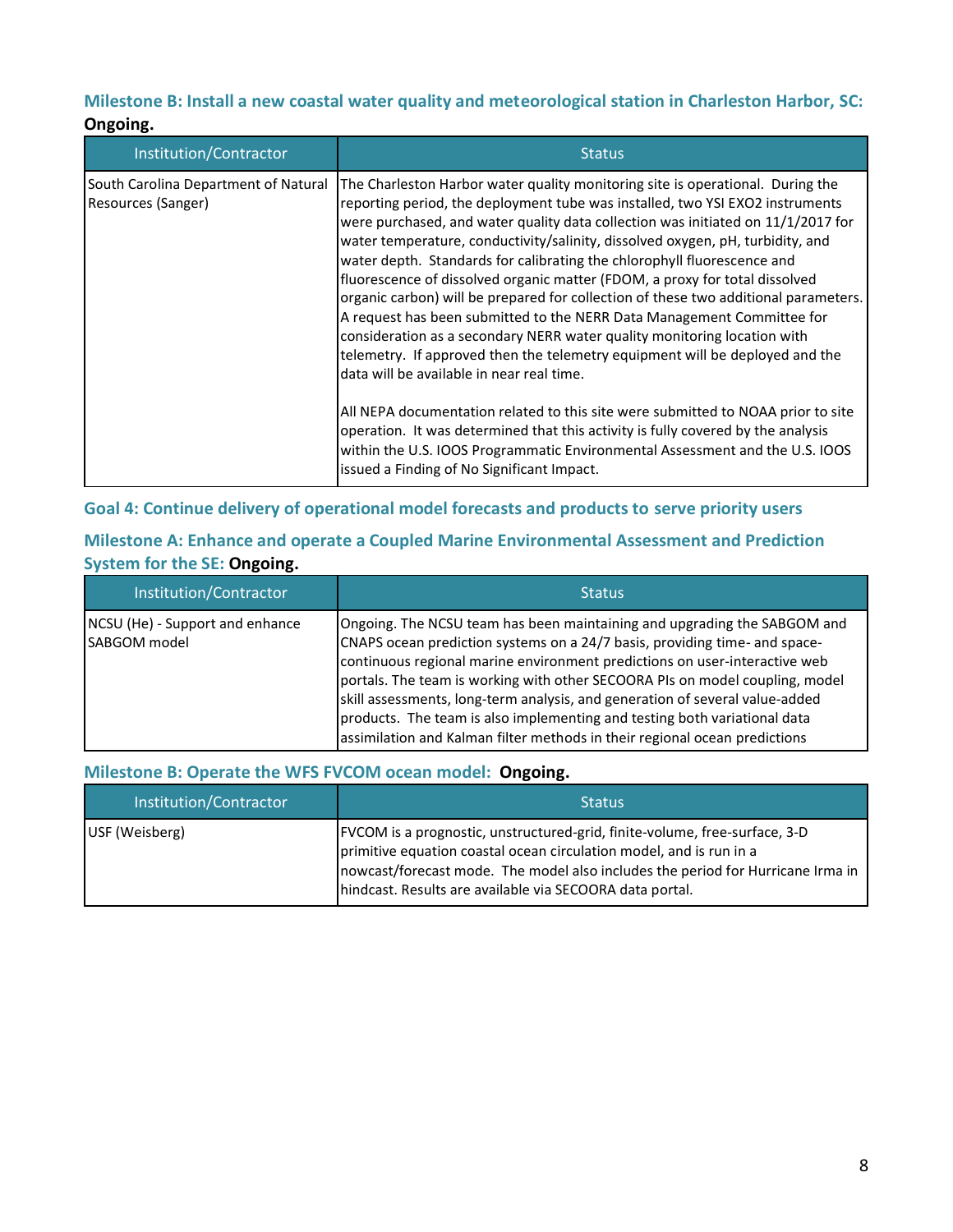# **Milestone C: Provide an early warning system for swimming beach and shellfish harvesting waters: Ongoing.**

| Institution/Contractor | <b>Status</b>                                                                                                                                                                                                                                                                                                                                                                                                                                                                                                                                                                                                                                                                                                     |
|------------------------|-------------------------------------------------------------------------------------------------------------------------------------------------------------------------------------------------------------------------------------------------------------------------------------------------------------------------------------------------------------------------------------------------------------------------------------------------------------------------------------------------------------------------------------------------------------------------------------------------------------------------------------------------------------------------------------------------------------------|
| USC (Porter)           | The project team focused the water quality modeling efforts on<br>the Charleston Harbor watershed and adjacent swimming beaches and shellfish<br>harvesting waters. Historical datasets (rainfall, water temperature, wind, tide,<br>salinity data, etc.) were pulled from the USGS/SCDHEC, near real-time USGS/NOS<br>gauges, sites, met stations, etc., and Nexrad rainfall data. These data were coupled<br>with Enterococcus concentrations provided by the Charleston Waterkeeper to<br>produce predictive models. Near real-time data now feed directly into 20 daily<br>forecast models from five study sites (Brittlebank Park, Folly Beach, and three sites<br>along Shem Creek) in the Charleston area. |

# **Milestone D: Optimize and enhance the SECOORA Marine Weather Portal (MWP): Ongoing.**

| Institution/Contractor | <b>Status</b>                                                                                                                                                                                                                                                                                                                                                                                                                                                                                                                                                 |
|------------------------|---------------------------------------------------------------------------------------------------------------------------------------------------------------------------------------------------------------------------------------------------------------------------------------------------------------------------------------------------------------------------------------------------------------------------------------------------------------------------------------------------------------------------------------------------------------|
| UNCW (Dorton)          | The MWP is now hosted on the SECOORA website: http://mwp.secoora.org/. The<br>MWP project team (Dorton and Galvarino) visited the Tampa Bay Area NWS office<br>in July 2017 to provide an overview of SECOORA and the MWP to forecasters. The<br>NWS staff provided feedback on the site and identified additional products (NWS<br>Active Threats and Impacts layer and NWS Storm Surge Flooding) which were<br>added to the MWP in August. Both new layers performed well (i.e. remained<br>updated and available) during the active 2017 hurricane season. |

# **Milestone E: Python Data Analysis Tools for Oceanographic Services: Ongoing.**

| Institution/Contractor                                                                 | <b>Status</b>                                                                                                                                                                                                                                                                                                                                                                                                                                                                                                                                                                                                                                                                                                                                                                                                                                                                                                                                                                                                                                                                                                                                                                                                                                                                                                                                                                      |
|----------------------------------------------------------------------------------------|------------------------------------------------------------------------------------------------------------------------------------------------------------------------------------------------------------------------------------------------------------------------------------------------------------------------------------------------------------------------------------------------------------------------------------------------------------------------------------------------------------------------------------------------------------------------------------------------------------------------------------------------------------------------------------------------------------------------------------------------------------------------------------------------------------------------------------------------------------------------------------------------------------------------------------------------------------------------------------------------------------------------------------------------------------------------------------------------------------------------------------------------------------------------------------------------------------------------------------------------------------------------------------------------------------------------------------------------------------------------------------|
| Independent Contractor (Filipe Pires<br>Alvarenga Fernandes, Oceanographer,<br>Brazil) | Activities are summarized for the three areas of work:<br>1. Assist in development of IOOS.us Documentation and Demonstration sub pages<br>a. A new a notebook for Hurricane Irma was added. It integrated data from the<br>National Hurricane Center, satellite temperature imagery, and SOS buoy data to<br>create an updated GIS map for the hurricane path.<br>b. two more notebooks were added to the gallery: an r-erddap library tour and a<br>BagIt usage example.<br>c. The webpage was updated to fix the IF rame displays and the Continuous<br>Integration infrastructure was modernized to ensure all notebooks are runnable<br>since the IOOS environment no longer supporting Python 2.7. The webpage<br>theme was updated to improve the user experience while navigating.<br>2. Support current and continue developing software packages<br>a. The compliance-checker package and its plugins, cc-plugin-glider, cc-plugin-<br>ugrid, cc-plugin-sgrid, and cc-plugin-ncei, are now configured so that all<br>downstream plugins are tested against both the stable and latest version of<br>compliance-checker and compliance-checker also tests itself against the stable<br>version of the plugins.<br>3. Ensure software deployment via conda-forge packages<br>a. Three new packages were added to conda-forg: cgsn_parsers,<br>cgsn_processing, and erddapy |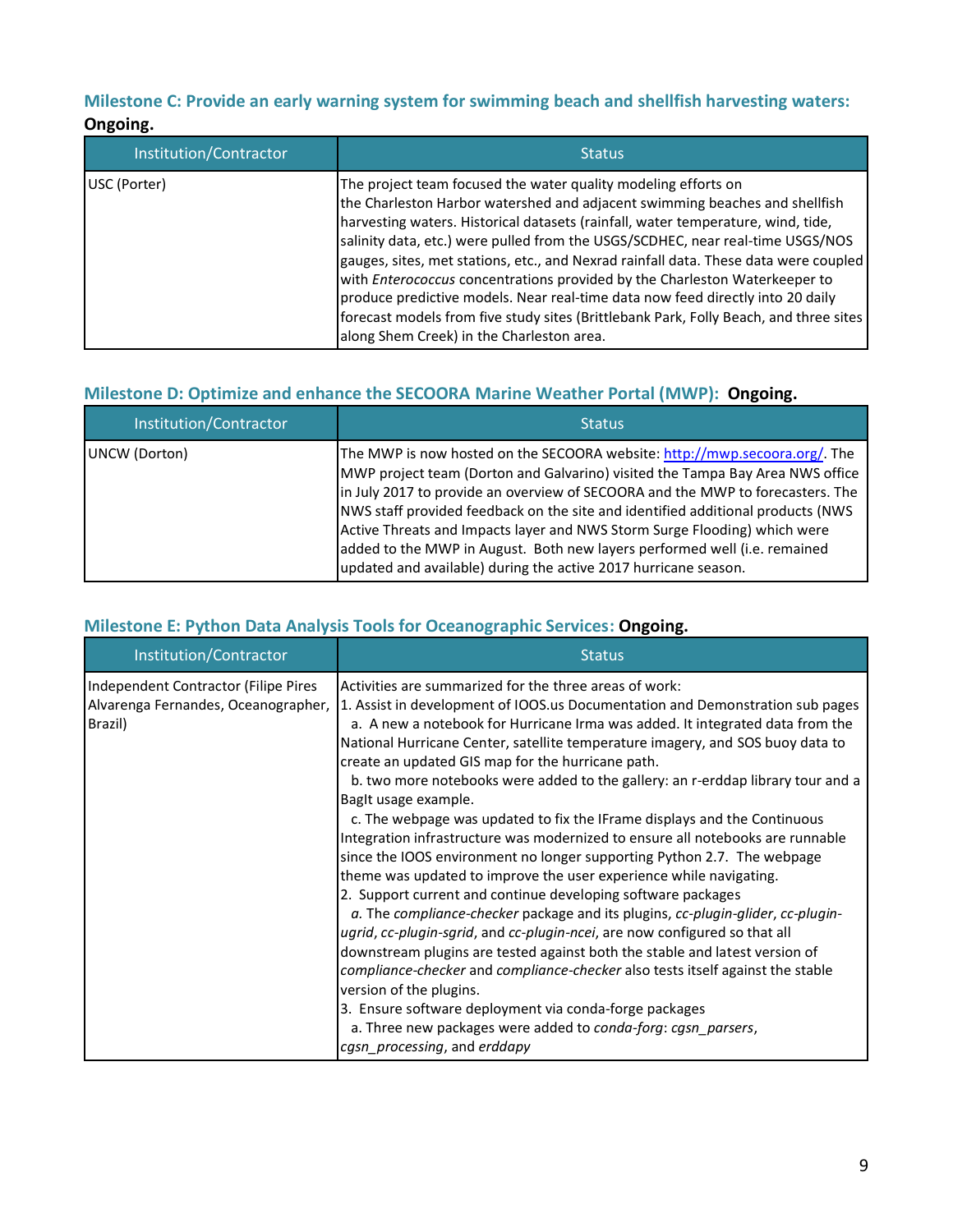## **Milestone F: Special Projects Ongoing**

| Institution/Contractor                                               | <b>Status</b>                                                                                                                                                                                                                                                                                                                                                                                                                                                                                                                                                                                                                                                                                                                                                                                                                                       |
|----------------------------------------------------------------------|-----------------------------------------------------------------------------------------------------------------------------------------------------------------------------------------------------------------------------------------------------------------------------------------------------------------------------------------------------------------------------------------------------------------------------------------------------------------------------------------------------------------------------------------------------------------------------------------------------------------------------------------------------------------------------------------------------------------------------------------------------------------------------------------------------------------------------------------------------|
| Total Water Initiative (Fathom Science,<br>LLC)                      | Ongoing: Fathom Science, LLC has been working with RPS/ASA and NOS leadership<br>to port a prototype operational ocean prediction system to the Amazon cloud<br>computing infrastructure. The effort will support NOAA's Total Water Initiative,<br>which calls for a boundary-spanning partnership across multiple sectors to predict<br>and deliver water information.                                                                                                                                                                                                                                                                                                                                                                                                                                                                            |
| Data 61 & USGS (Signell)                                             | All features outlined in the statement of work have been completed and<br>developed into Terria JS. This includes the display of WMS layers from climate,<br>atmospheric, and ocean model products servered by sci-wms, ncWMS, and<br>ncWMS2. Widgets were added so that users are able to specify the WMS<br>extension parameters. The critical WMS parameters have also been added.                                                                                                                                                                                                                                                                                                                                                                                                                                                               |
| <b>NOS Web Camera Applications</b><br>Testbed (SECOORA and Surfline) | Ongoing: Surfline coordinated with SECOORA stakeholders to identify five target<br>locations for the WebCAT project: Cape Hatteras, NC, Myrtle Beach, SC, St.<br>Augustine, FL, Miami, FL, and Tampa Bay, FL. Three cams have been deployed in<br>this reporting period: Cape Hatteras, 40th St. Miami, and St. Augustine. These<br>cams are live and viewable on Surfline. In addition to the live data streams,<br>Surfline is saving the archived streams for the three deployed cams on Amazon<br>Web Services cloud computing, and has sent Axiom file formatting details that will<br>ultimately enable Axiom to provide SECOORA stakeholders the streams for<br>analysis. Code that will allow these streams to be embedded onto the SECOORA<br>data portal are under development and expected to be delivered to Axiom in<br>December 2017. |

#### **2) Scope of Work**

Scope of work is as described in the [Year 2 descope proposal.](http://secoora.org/wp-content/uploads/2017/12/FINAL-SECOORA-YR1-DESCOPE-UPLOADED-2ND.pdf)

#### **3) Personnel and Organizational Structure**

SECOORA hired Jennifer Dorton as the a new RCOOS manager. Jennifer started work on 9/1/2017. A current list of SECOORA Members and Board is available on our [website.](http://secoora.org/members/board) The next SECOORA board meeting is scheduled for 1/25- 26/2018 and it will be held at Mote Marine Lab in Sarasota, FL.

#### **4) Budget Analysis**

SECOORA's October 31, 2017 financial report for Year 1 funds shows a budget balance remaining of approximately \$500k. SECOORA's October 31, 2017 financial report for Year 2 funds shows a budget balance remaining of approximately \$2.7M. We are within budget and on track with spending. SECOORA continues to receive invoices regularly from our sub-awardees and we process them at one of two bi-monthly administration meetings. All invoices are paid within forty-five days. SECOORA continues to draw from ASAP monthly. As a reminder SECOORA pays out its monthly operational costs (i.e. payroll, etc.) and then conducts the ASAP draws in the middle of the following month for both the preceding month's operation expenses and the sub-awardee invoices.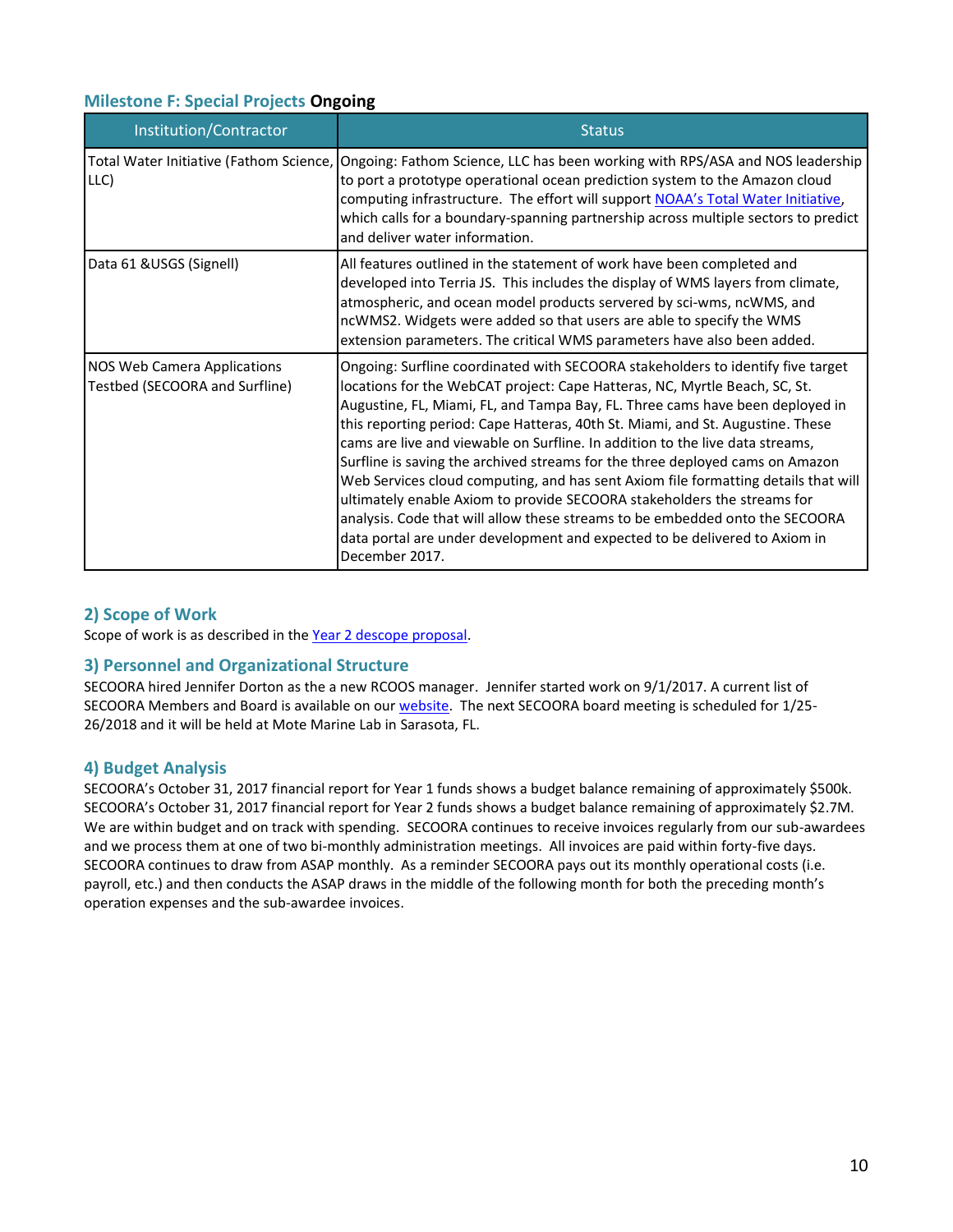# **Appendix A – IOOS Data Management and Data Sharing Requirements**

#### 1. [Open Data Sharing](https://ioos.noaa.gov/data/contribute-data/open-data-sharing/)

The SECOORA Data System provides data resources in a one stop data portal, free to the public, with data assets originating from federal and state agencies, local municipalities, academic institutions, research organizations, private companies, nonprofit organizations, and community observers.

During this 6-month period, the Florida Atlantic University Wave Gliders datasets has been ingested into the SECOORA data portal. The Wave Gliders do not function as profiling gliders; therefore, Axiom is working to visualize the FAU wave glider data and will share the visualizations with FAU for feedback.

Challenges: Axiom implemented Research Workspace (RW) in the SECOORA region in July/August 2017. UNCW was the first SECOORA funded team to use RW and they provided feedback to Axiom on the ease of use for future RW improvements. RW will facilitate and streamline necessary long-term data submittal activities and will improve compliant metadata generation for assets. During the next progress reporting period, UNCW will use RW to submit non real-time datasets. RW will rollout SECOORA-wide in January 2018. Some initial push-back from the PIs is anticipated; however, Axiom staff will be available to assist with RW use and will provide hands on training at the May 2018 SECOORA members meeting.

#### 2. [Data management planning and coordination](https://ioos.noaa.gov/data/contribute-data/data-management-planning-coordination)

Data management is an increasingly important aspect of IOOS activities. Data management plans and the coordination of activities between Regions and the IOOS Program Office ensure that data are maintained in easily accessible formats that are archived for long-term storage.

The [SECOORA Data Management Plan](http://secoora.org/wp-content/uploads/sites/default/files/webfm/IOOS%20Proposal/IOOSCertification/DMACAppendices/SECOORA_DMAC_Plan.pdf) provides the approach to the necessary implementation, describing how data are ingested, managed and distributed from the source to public dissemination.

The primary processes involved with data management and flow include data ingestion, standards and format, metadata and discovery, quality control, stewardship and preservation, access and dissemination, archival and security. SECOORA officially became RICE certified by NOAA in 2017. As part of this process, the SECOORA Data Management plan was completed (April 2017) and the plan will be updated routinely (minimum 5 years) as needed to meet new requirements from the IOOS DMAC.

#### 3. [Provision of data to the Global Telecommunication System \(GTS\)](https://ioos.noaa.gov/data/contribute-data/provision-data-gts/)

SECOORA has maintained their commitment to provide data to the GTS though NDBC. In some instances, the data is flowing from the SECOORA funded data provider (i.e. UNCW, USF COMPS buoys). The Big Carlos Pass station will be submitted to NDBC directly by SECOORA. Finally, CDIP moorings within the region are reported to the GTS by the CDIP program. Challenge: SECOORA is working with PIs to determine if it would be beneficial for Axiom to take over NDBC submissions for all PIs. Right now much of the work to submit to NDBC is duplicated at each research program and bringing it under the SECOORA DMAC structure could make it more efficient.

#### 4. [Data access services](https://ioos.noaa.gov/data/contribute-data/data-access-services/)

All data and products are registered in the IOOS Catalog. SECOORA offers six access points:

- 1. *Thematic Realtime Environmental Distributed Data Services (THREDDS)* SECOORA provides THREDDS access points for raster (gridded) data stored in NetCDF format. Axiom upgraded THREDDS to 4.6.10 [http://thredds.secoora.org](http://thredds.secoora.org/) and updated SECOORA ISO WAF - [https://thredds.secoora.org/iso.](https://thredds.secoora.org/iso)
- 2. Open-source Project for a Network Data Access Protocol (OPeNDAP) SECOORA provides OPeNDAP access points for raster (gridded) and time-series data.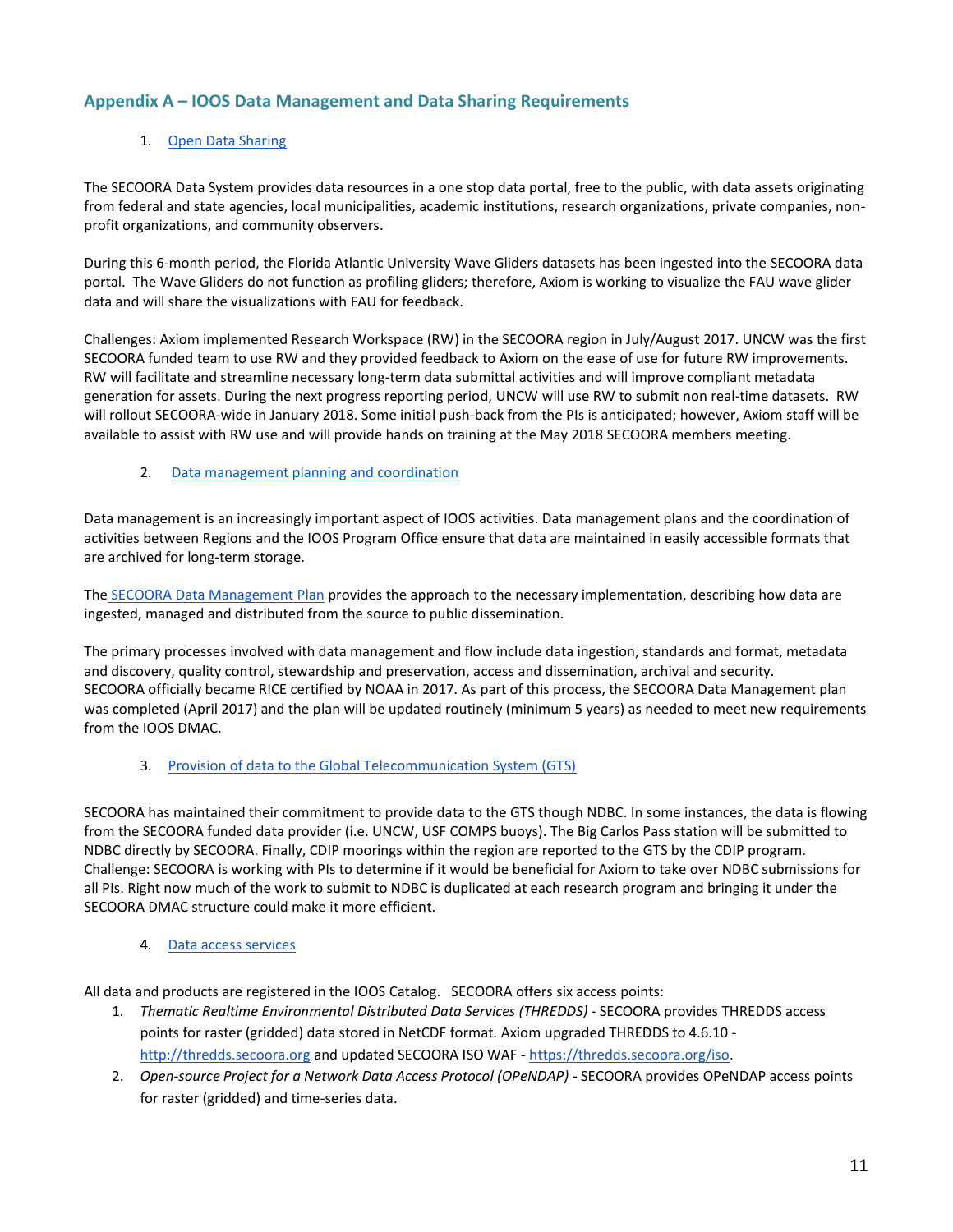- 3. Web Map Service (WMS) SECOORA provides WMS access points for point, vector, and polygon information, as well as raster (gridded) data.
- 4. Web Feature Service (WFS) SECOORA provides WFS access points for point, vector, and polygon information, as well as time-series and raster (gridded) data.
- 5. Environmental Research Division's Data Access Program (ERDDAP) SECOORA primarily uses this service to facilitate device-level downloads (e.g., tabular data). Axiom upgraded ERDDAP to 1.80 - [http://erddap.secoora.org](http://erddap.secoora.org/)
- 6. File Downloads SECOORA often provides data as downloadable files. These files are mostly served in the standard shared data file formats above, or in the case of project-specific data, in their native file formats.

## 5. Catalog registration

SECOORA maintains a WAF [\(https://thredds.secoora.org/iso\)](https://thredds.secoora.org/iso), which is harvested by the IOOS Catalog. All data and products are registered in the IOOS catalog.

## 6. [Common data formats](https://ioos.noaa.gov/data/contribute-data/common-data-formats/)

SECOORA offers data in IOOS compliant formats through the use of ncSOS, THREDDS and ERDDAP. SECOORA provides nearly all data in four open, standardized forms:

- 1. *Network Common Data Form (NetCDF)*  a self-describing, machine-independent data format that SECOORA uses primarily for raster (gridded) data. Some data stored as unstructured grids use this format as well.
- 2. *Comma Separated Values (CSV)* a human-readable ASCII format that is nearly universally accepted by spreadsheet and programming languages. SECOORA uses CSV formats to allow users to download (1) time-series extractions from raster data, and (2) GIS vector and polygon information (e.g., boundaries).
- 3. *Shapefile* an open geographic information system format for point, vector, and polygon data. SECOORA allows users to download shapefiles of static GIS layers such as boundaries, biologic distributions, etc.
- 4. *Portable Network Graphics (PNG)* PNG is a lossless, image format provided as an alternative to shapefiles in the SECOORA catalog. PNGs are limited in use as they are pre-projected, pre-scaled, and pre-sized images of data layers. However, SECOORA provides PNG files as example WMS requests, which are useful to users who cannot access GIS services and who do not understand how to manipulate WMS requests.
	- 7. [Metadata standards](https://ioos.noaa.gov/data/contribute-data/metadata-standards/)

All IOOS data providers are expected to ensure relevant metadata is produced, accessible and compliant with IOOS conventions, and to participate as appropriate in the development of such conventions. Descriptive information about datasets, sensors, platforms, models, analysis methods, quality-control procedures is essential for the long-term usability and reuse of information.

SECOORA requires standards-compliant metadata for project-level data (SECOORA or IOOS-funded projects). Though SECOORA does not require specific metadata standards for ingesting other types of data, most modern data submittals are accompanied by standard ISO/FGDC metadata records.

RW is the SECOORA web-based data management application. RW is being phased in within SECOORA and it will be used to assemble, store, and share data by researchers or SECOORA partners. RW provides users with a web-based interface that allows researchers to create *projects* to represent particular scientific studies or focuses of research within a larger effort. Standard, discovery-level ISO 19115-2 and 19115-10 compliant metadata can be generated for both projects and individual datasets.

Many historical datasets come with informal metadata documentation that is variable in terms of completion and detail required by modern standards. Some data sets are only accompanied with narrative information. In these cases, SECOORA plans to work with the data provider to create more up-to-date metadata records and share the data within RW so that it can be ingested into the SECOORA data portal.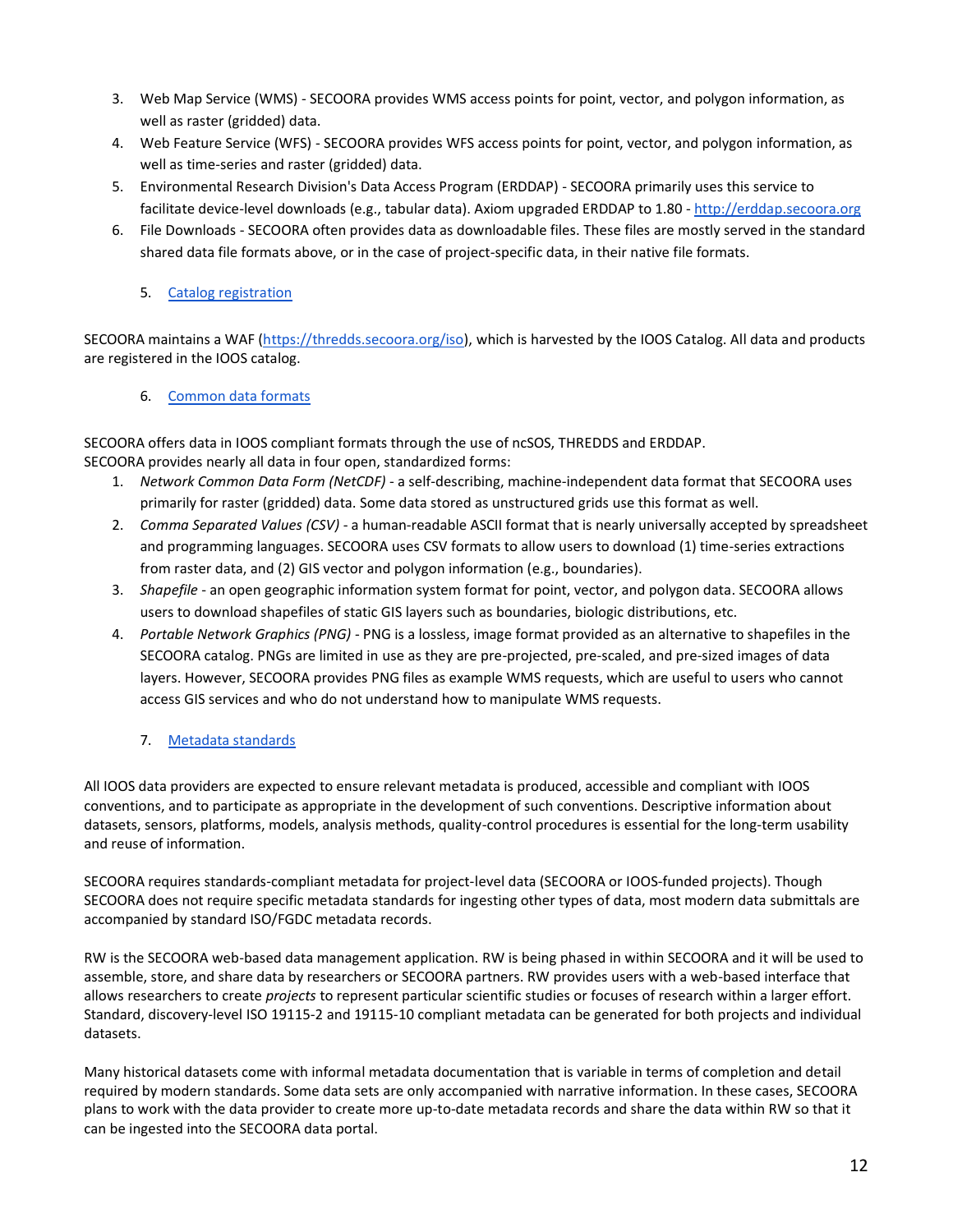Challenge: It may be challenging to get historical data, available from non-SECOORA funded researchers, input into RW. SECOORA and Axiom staff will encourage and assist these researchers in an effort to encourage them to share their historical data through RW. Axiom and SECOORA will do their best to make these valuable data resources available with as much documentation as possible.

#### 8. [Storage and archiving](https://ioos.noaa.gov/data/contribute-data/storage-and-archiving/)

SECOORA ingested data is stored in a secure, professionally managed external facility and currently has total storage space for over 1.8 petabytes of data. Those resources are geo-replicated between Portland, Oregon and Providence, Rhode Island. All aggregated data is stored indefinitely beyond the life of each individual project. Real-time sensor feeds will become historical sensor feeds one-month after collection. The only assets that are not kept indefinitely in storage are webcam images.

As a federally funded program, SECOORA is required to submit data it generates to a national archive center. SECOORA is working with the National Centers for Environmental Information (NCEI) to assist with the archival of appropriate data types accepted by NCEI. SECOORA maintains an NCEI archive WAF at<http://ncei.axiomdatascience.com/secoora/> which is regularly harvested by NCEI.

The bulk of the data assets managed by SECOORA are non-real-time, nonfederal assets, sometimes from small data originators, and often from distinct research projects or large, integrated ecological research programs. These data may not fall under the purview of the NCEI. Accordingly, SECOORA plans to archive these data in the DataONE network through RW.

9. [Ontologies, vocabularies, common identifiers](https://ioos.noaa.gov/data/contribute-data/ontologies-common-vocabularies-identifiers/)

SECOORA makes use of IOOS ontologies, vocabularies and common identifiers as needed.

10. Consideration for Long-term Operations

The SECOORA Data System hosts several integrated data management tools to ease data access, storage, and sharing by its users including the Research Workspace and its metadata editor, and the SECOORA Portal and catalog system.

The SECOORA RW, the web-based data management application, will be used to assemble, store, and share data by researchers or SECOORA partners.

RW includes an integrated metadata editor to support the documentation of data and facilitate its accuracy and reuse. Content collected in the RW metadata editor uses fields from the ISO 19115 suite of standards for geospatial metadata, which is the FGDC endorsed successor to the CSDGM, extended to describe taxonomic classification for biological datasets. Standard, discovery-level ISO 19115-2 compliant metadata can be generated for both projects and individual datasets.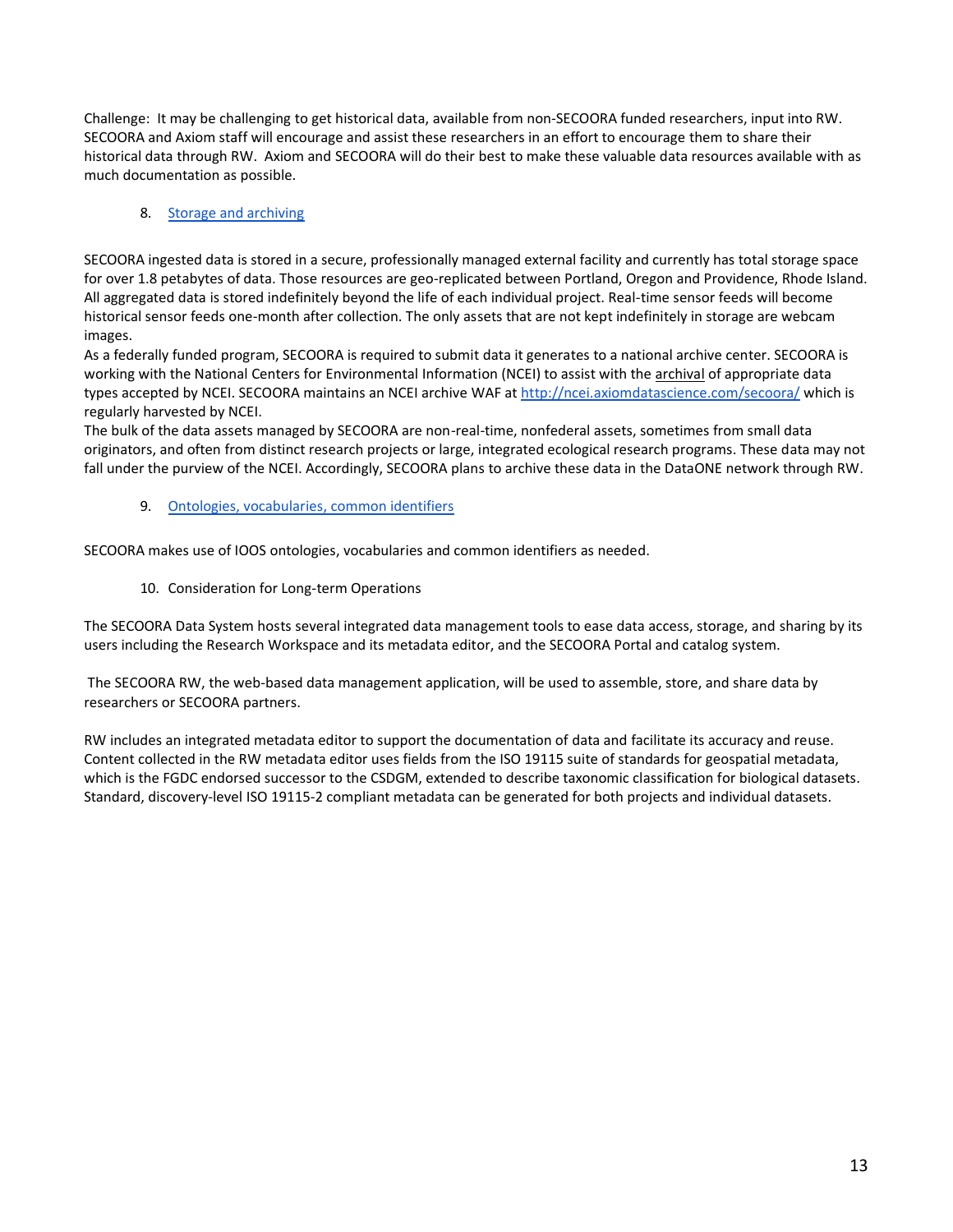| <b>Lead Org</b>                                      | <b>Station</b><br><b>State</b><br><b>Name</b> |           | Location                        | <b>Station Type</b>                                                    | <b>POC</b>                      | <b>Status Post-Irma</b><br><b>&amp; Maria</b> | e        | <b>Total Cost to</b><br>Repair/Replac |
|------------------------------------------------------|-----------------------------------------------|-----------|---------------------------------|------------------------------------------------------------------------|---------------------------------|-----------------------------------------------|----------|---------------------------------------|
| UNC Chapel Hill                                      | <b>HATY</b>                                   | <b>NC</b> | Cape Hatteras, NC               | <b>HFR - CODAR</b>                                                     | <b>Harvey Seim</b>              | Partially<br>operational                      | \$       | 18,887.92                             |
| UNC Chapel Hill                                      | <b>DUCK</b>                                   | <b>NC</b> | Duck, NC                        | <b>HFR - CODAR</b>                                                     | <b>Harvey Seim</b>              | Operational                                   | \$       |                                       |
| UNC Chapel Hill                                      | <b>CORE</b>                                   | <b>NC</b> | Core Banks, NC                  | <b>HFR - CODAR</b>                                                     | Harvey Seim                     | Operational                                   | \$       |                                       |
| <b>USC</b>                                           | <b>CSW</b>                                    | <b>NC</b> | Caswell Beach, NC               | Operational,<br>George Voulgaris<br><b>HFR - WERA</b><br>needs repairs |                                 | \$                                            | 3,606.61 |                                       |
| <b>USC</b>                                           | <b>GTN</b>                                    | <b>SC</b> | Georgetown, SC                  | <b>HFR - WERA</b>                                                      | George Voulgaris                | Operational,<br>needs repairs                 | \$       | 18,522.17                             |
| <b>SkIO</b>                                          | <b>CAT</b>                                    | GA        | St. Catherine's GA              | <b>HFR - WERA</b>                                                      | Dana Savidge                    | Operational,<br>needs repairs                 | \$       | 6,692.86                              |
| <b>SkIO</b>                                          | <b>JEK</b>                                    | GA        | Jekyll Island, GA               | <b>HFR - WERA</b>                                                      | Dana Savidge                    | Non-operational                               | \$       | 48,885.92                             |
| Univ. of Miami                                       | <b>STF</b>                                    | IFL.      | Dania Beach, FL                 | Nick Shay<br><b>HFR - WERA</b>                                         |                                 | Non-operational                               | \$       | 172,760.91                            |
| Univ. of Miami                                       | <b>VIR</b>                                    | IFL.      | Virginia Key, FL                | <b>HFR - WERA</b>                                                      | Nick Shay                       | Non-operational                               |          | 252,760.92                            |
| Univ. of Miami                                       | <b>CDN</b>                                    | FL        | Crandon, FL                     | <b>HFR - WERA</b>                                                      | Nick Shay                       | Non-operational                               | \$       | 252,760.91                            |
| <b>USF</b>                                           | <b>RDSR</b>                                   | <b>FL</b> | Reddington Shores, IHFR - CODAR |                                                                        | Cliff Merz /<br>Robert Weisberg | Operational,<br>repairs needed                | \$       | 29,581.22                             |
| <b>USF</b>                                           | <b>FDS</b>                                    | IFL       | Ft. DeSoto, FL                  | <b>HFR - WERA</b>                                                      | Cliff Merz /<br>Robert Weisberg | Operational                                   | \$       |                                       |
| <b>USF</b>                                           | <b>VEN</b>                                    | lfL       | Venice, FL                      | Cliff Merz /<br><b>HFR - WERA</b><br>Operational<br>Robert Weisberg    |                                 | \$                                            |          |                                       |
| <b>USF</b>                                           | <b>VENI</b>                                   | IFL.      | Venice, FL                      | <b>HFR - CODAR</b>                                                     | Cliff Merz /<br>Robert Weisberg | Operational,<br>repairs needed                | \$       | 25,597.04                             |
| <b>USF</b><br><b>FL</b><br>Naples, FL<br><b>NAPL</b> |                                               |           | <b>HFR - CODAR</b>              | Cliff Merz /<br>Robert Weisberg                                        | Operational                     | \$                                            |          |                                       |

# **Appendix B: HFR damage estimates post Hurricanes Irma and Maria**